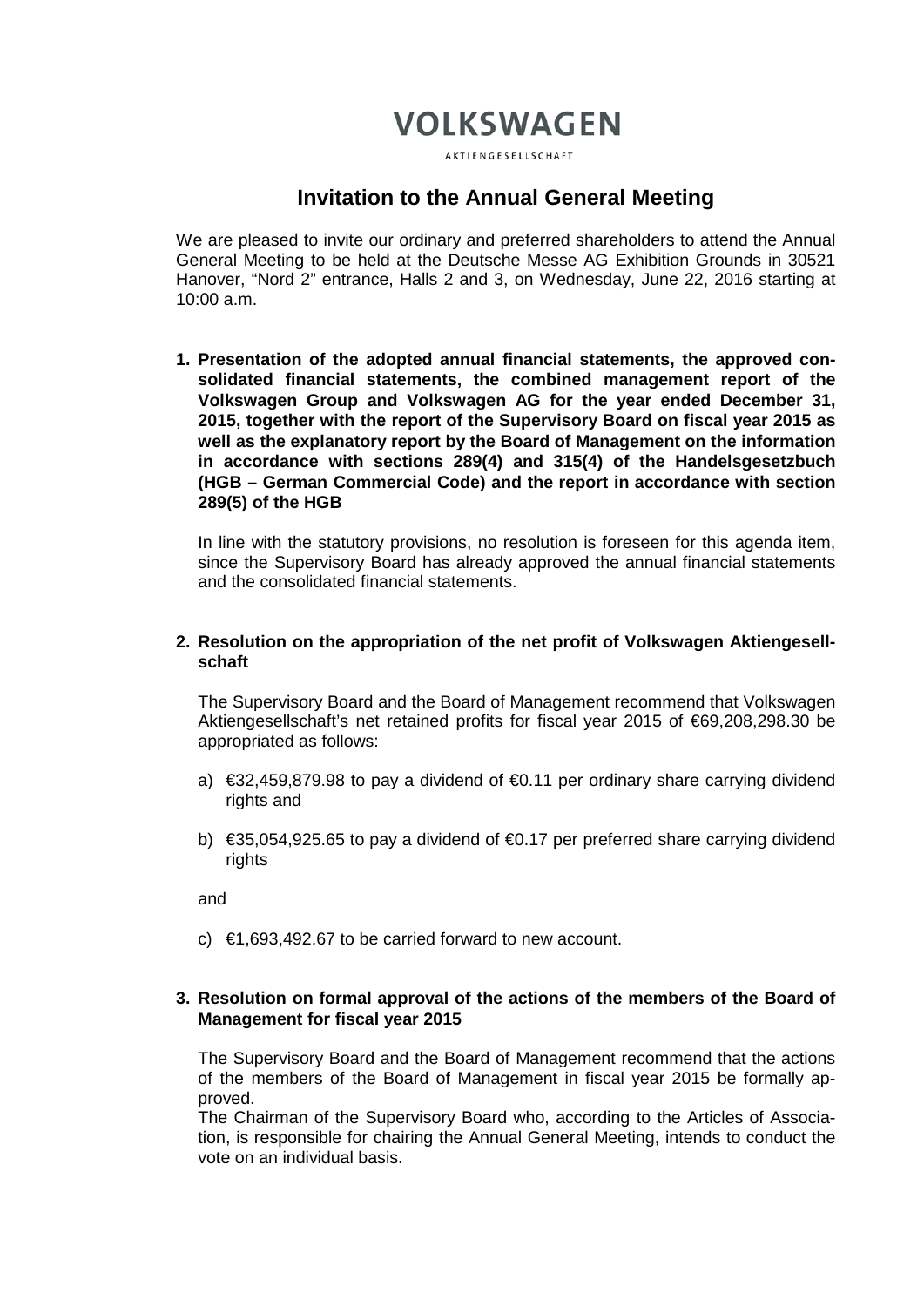## **4. Resolution on formal approval of the actions of the members of the Supervisory Board for fiscal year 2015**

The Supervisory Board and the Board of Management recommend that the actions of the members of the Supervisory Board in fiscal year 2015 be formally approved.

The Chairman of the Supervisory Board who, according to the Articles of Association, is responsible for chairing the Annual General Meeting, intends to conduct the vote on an individual basis.

#### **5. Election of members of the Supervisory Board**

The term of office of Mr. Akbar Al Baker ends at the close of this year's Annual General Meeting as a result of his resignation.

In accordance with Article 11(2) of the Articles of Association of Volkswagen Aktiengesellschaft, the term of office of the Supervisory Board member Mrs. Annika Falkengren expires at the end of this year's Annual General Meeting.

On April 30, 2015, Dr. Louise Kiesling was appointed by the court as a member of the Supervisory Board of Volkswagen Aktiengesellschaft. The term of office of Dr. Louise Kiesling is limited in time until the end of this year's Annual General Meeting.

On October 7, 2015, Mr. Hans Dieter Pötsch was appointed by the court as a member of the Supervisory Board of Volkswagen Aktiengesellschaft. The term of office of Mr. Hans Dieter Pötsch is limited in time until the end of this year's Annual General Meeting.

With a letter dated February 1, 2016 Porsche Automobil Holding SE proposed to the Supervisory Board of Volkswagen Aktiengesellschaft in accordance with section 100(2) sentence 1 no. 4 of the Aktiengesetz (AktG – German Stock Corporation Act) to elect Mr. Hans Dieter Pötsch to the Supervisory Board.

The Supervisory Board of Volkswagen Aktiengesellschaft adopted this proposal by resolution on May 10, 2016.

In case of the election of Mr. Hans Dieter Pötsch to the Supervisory Board, the Supervisory Board intends to elect him as chairman of the Supervisory Board of Volkswagen Aktiengesellschaft.

The Supervisory Board has 20 members. In accordance with section 7(1) of the Mitbestimmungsgesetz (MitbestG - German Codetermination Act) and sections 96 and 101 of the AktG, it consists of 10 shareholder representatives and 10 employee representatives.

In accordance with Article 11(1) of the Articles of Association of Volkswagen Aktiengesellschaft, the State of Lower Saxony is entitled to appoint two members of the Supervisory Board of the Company for as long as the State of Lower Saxony directly or indirectly holds at least 15 percent of the Company's ordinary shares. As the State of Lower Saxony meets this requirement, eight members of the Supervisory Board are appointed by the General Meeting.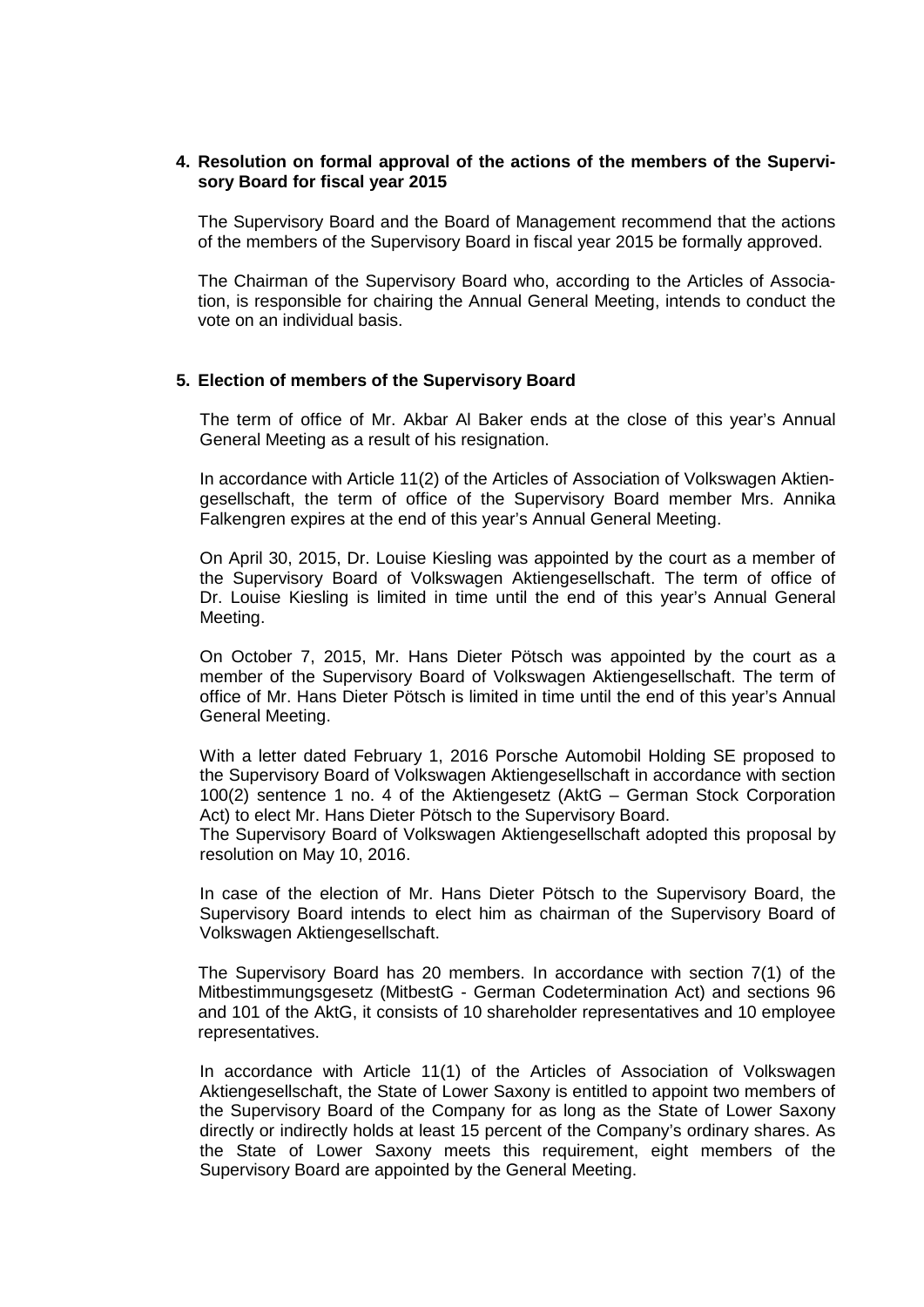A total of six seats of the Supervisory Board must at least consist of women and men respectively to comply with the minimum quota required by section 96(2), sentence 1 of the AktG. The joint compliance in accordance with section 96(2), sentence 3 of the AktG was objected. Due to the objection against the joint compliance, at least three women are to be elected to the Supervisory Board as shareholder representatives in this year's General Meeting.

In this year's Annual General Meeting, one member is to be elected for the remaining term of office of Mr. Akbar Al Baker, who is leaving the Supervisory Board due to his resignation effective as of the end of this year's Annual General Meeting. In addition, three members are to be elected for a full term of office due to the expiry of the term of office of the above-mentioned member of the Supervisory Board Mrs. Annika Falkengren and the members of the Supervisory Board Dr. Louise Kiesling and Mr. Hans Dieter Pötsch appointed by the court so far limited in time until the end of this year's Annual General Meeting.

In accordance with Article 11(2) of the Articles of Association of Volkswagen Aktiengesellschaft, the term of office of the successor to Mr. Akbar Al Baker to be elected for his remaining term of office expires at the end of the General Meeting that resolves on the formal approval of the actions of the members of the Supervisory Board for fiscal year 2018.

In accordance with Article 11(2) of the Articles of Association of Volkswagen Aktiengesellschaft, the term of office of the members of the Supervisory Board to be elected for a full term of office at this year's Annual General Meeting expires at the end of the General Meeting that resolves on the formal approval of the actions of the members of the Supervisory Board for fiscal year 2020.

The General Meeting is not required to accept the proposed candidates.

The Supervisory Board proposes that the General Meeting elects

Dr. Hessa Sultan Al-Jaber Doha, Qatar Minister of State, Qatar Company director and information and communication technology advisor (including chairing the board of Qatar Satellite Company (Es'hailSat))

to the Supervisory Board for the remaining term of office of Mr. Akbar Al Baker.

The Supervisory Board proposes that the General Meeting elects the following persons to the Supervisory Board for a full term of office:

Ms. Annika Falkengren Stockholm, Sweden President and Group Chief Executive of Skandinaviska Enskilda Banken AB (SEB AB), Stockholm, Sweden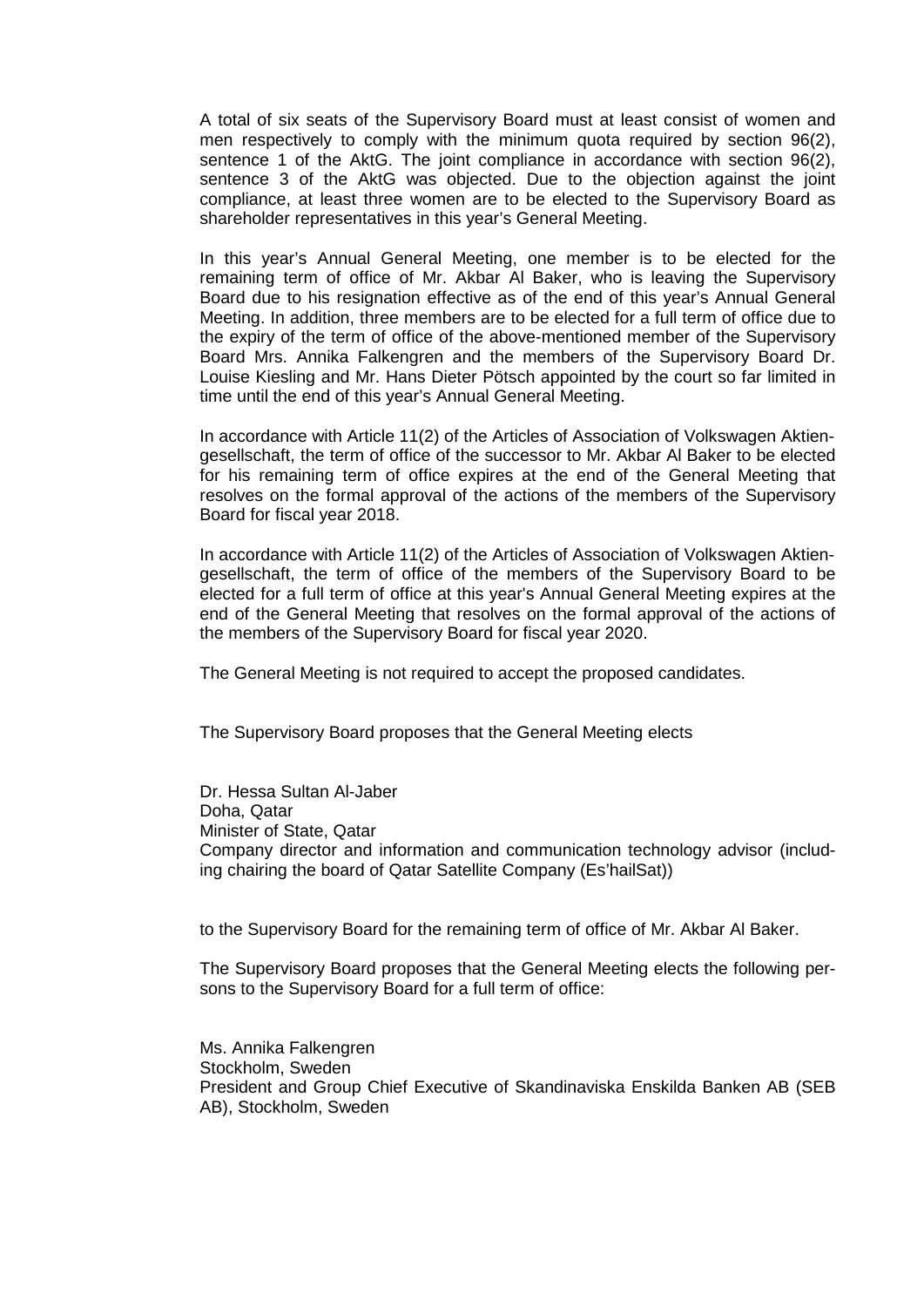Dr. Louise Kiesling Klosterneuburg, Austria Entrepreneur – Textile industry (Production) managing director Backhausen GmbH

Mr. Hans Dieter Pötsch **Wolfsburg** Chairman of the Supervisory Board of Volkswagen Aktiengesellschaft and Chairman of the Board of Management and CFO of Porsche Automobil Holding SE

The Chairman of the Supervisory Board who, according to the Articles of Association, is responsible for chairing the General Meeting, intends to conduct the vote on an individual basis.

## **6. Resolution on the appointment of the auditors and Group auditors**

The Supervisory Board, based on the recommendation by the Audit Committee, proposes

- 1) the election of PricewaterhouseCoopers Aktiengesellschaft Wirtschaftsprüfungsgesellschaft, Hanover, as the auditors and Group auditors for fiscal year 2016,
- 2) the election of PricewaterhouseCoopers Aktiengesellschaft Wirtschaftsprüfungsgesellschaft, Hanover, as the auditors to review the condensed consolidated financial statements and interim management report for the Volkswagen Group for the first six months of 2016
- 3) the election of PricewaterhouseCoopers Aktiengesellschaft Wirtschaftsprüfungsgesellschaft, Hanover, as the auditors to review the condensed consolidated financial statements and interim management report for the Volkswagen Group for the first nine months of 2016 and for the first three months of fiscal year 2017.

## **Additional information for the Notice convening the Annual General Meeting**

#### **1. Total number of shares and voting rights**

The total number of shares of the Company at the time the Annual General Meeting was convened amounts to 501,295,263. 295,089,818 of these were ordinary shares and 206,205,445 were nonvoting preferred shares. The total number of voting rights is 295,089,818.

#### **2. Conditions for attending the Annual General Meeting and exercising voting rights**

Only persons who are shareholders of the Company and who have registered by the beginning of the 21st day before the Annual General Meeting, i.e. by **00:00** on **June 1, 2016** (record date), are entitled to attend the Annual General Meeting and exercise voting rights. Shareholders' registrations must be accompanied by evidence of their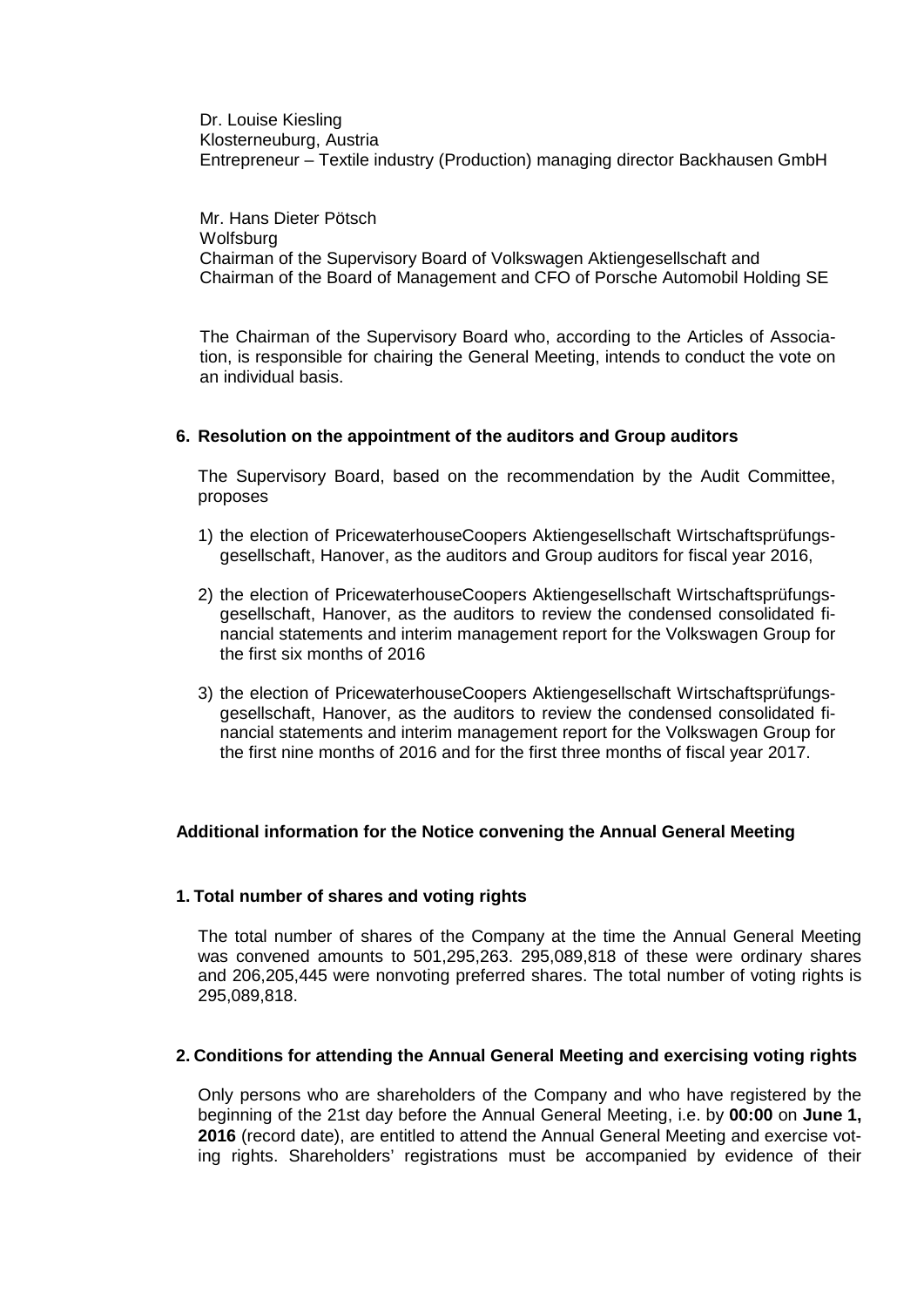shareholdings issued by their custodian banks as of the record date and sent to the registration agent listed below, to be received no later than **June 15, 2016**. The registration and evidence of shareholdings must be submitted in either German or English. Text form is sufficient for the evidence of shareholdings (see section 126b of the Bürgerliches Gesetzbuch (BGB – German Civil Code). It should also be indicated whether the shares held are ordinary or preferred shares.

## **Registration agent:**

Volkswagen Aktiengesellschaft c/o Computershare Operations Center 80249 Munich, Germany Fax: +49-89-30903-74675 E-mail: anmeldestelle@computershare.de

As a rule, custodian banks perform the necessary registration procedures on behalf of their customers and send the evidence of shareholdings. Shareholders are asked to contact their custodian bank and request an admission ticket to the Annual General Meeting.

## **3. Personal attendance by the shareholder or a proxy holder**

The shareholder can attend the Annual General Meeting personally or be represented by a proxy holder appointed in text form (see point 4) using the top section of the form on the admission ticket.

## **4. Voting by a proxy holder**

#### **a) Authorizing a third party**

Shareholders who do not attend the Annual General Meeting in person may exercise their voting rights through a proxy holder, e.g. a credit institution, a shareholders' association, or a third party, but not in the proxy holder's name. Proxies, revocations of proxies and proof of authorization submitted to the Company must be in text form. The form printed on the admission ticket can be used to issue the proxy. Proxies can be granted and revoked and instructions issued on the Company's website at **[www.volkswagenag.com/ir/agm](http://www.volkswagenag.com/ir/agm)** using the data on the admission ticket (see point c).

The proxy only applies to the next Annual General Meeting in each case. The representatives must submit the proxies, sorted in alphabetical order, of the shareholders they represent at the registration counter and surrender them for all attendees to examine.

Anybody who represents shareholders in a professional capacity may only exercise voting rights if the shareholder has issued them with a proxy. Instructions may be obtained.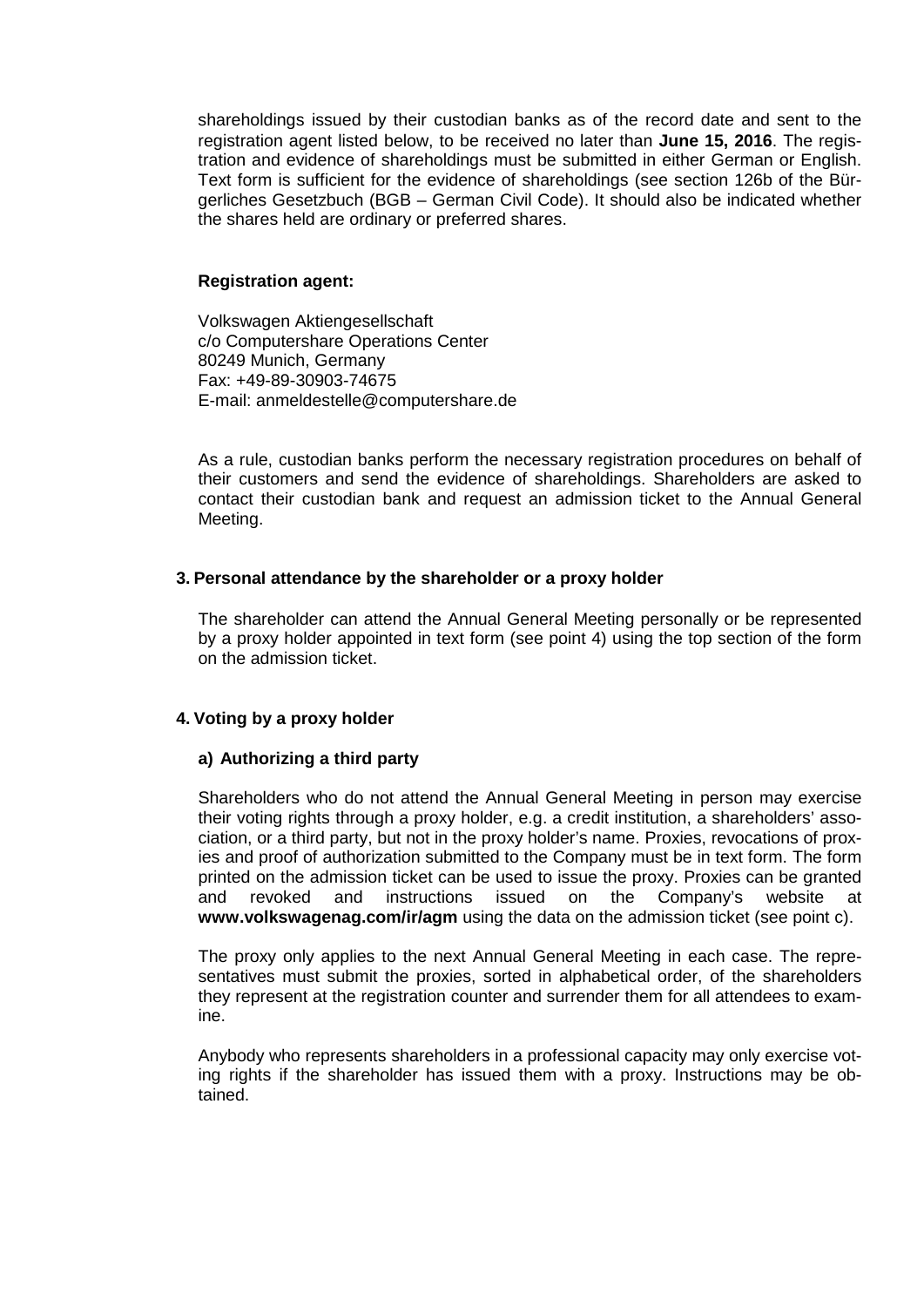## **b) Authorizing Company proxy holders**

We offer our shareholders the opportunity to be represented by proxy holders designated by the Company who will vote on their behalf in accordance with their voting instructions. The proxy holders are obliged to vote as instructed. It should be noted in this regard that proxy holders will only vote in accordance with the instructions given by the shareholder in question; if they have not been given instructions on certain agenda items, they will not vote on them. The authorized Company proxy holders represent shareholders for voting purposes only; they cannot be instructed to address the Annual General Meeting, to file objections against Annual General Meeting resolutions, or to support motions (e.g. forming quorums), etc.

Shareholders who wish to take advantage of this opportunity require an admission ticket to the Annual General Meeting. Proxies, revocations of proxies and proof of authorization submitted to the Company must be in text form. The form printed on the admission ticket can be used to issue the proxy and instructions. The completed and signed form in favor of the proxy holder designated by the Company must be received at the following address by no later than **24:00** on **Tuesday, June 21, 2016**.

Volkswagen Aktiengesellschaft c/o Computershare Operations Center 80249 Munich, Germany Fax: +49-89-30903-74675 E-mail: anmeldestelle@computershare.de

Personal attendance by a shareholder or an authorized third party at the Annual General Meeting is automatically considered as revoking the proxy granted and instructions given to the proxy holder designated by the Company.

Proxies can be granted and revoked and instructions issued on the Company's website at **[www.volkswagenag.com/ir/agm](http://www.volkswagenag.com/ir/agm)** using the data on the admission ticket (see point c).

## **c) Additional information about granting proxies and issuing instructions electronically**

Shareholders can also electronically authorize the proxy holders designated by the Company to exercise their shareholder rights before and during the Annual General Meeting until 13:00. Until then they can also revoke such authorization and/or can issue or amend instructions. Authorization of a third party can be amended or revoked until the end of the General Meeting. Shareholders can access this online proxy system using the data on their admission ticket on the Company's website at **[www.volkswagenag.com/ir/agm](http://www.volkswagenag.com/ir/agm)** under "Proxy Voting".

Proxies and revocations of proxies can also be sent to the Company at:

Fax and text messages: +49-5361-95600100 or by e-mail to: [hvstelle@volkswagen.de.](mailto:hvstelle@volkswagen.de)

#### **5. Broadcast of the Annual General Meeting on the Internet**

On the instructions of the Chair of the Annual General Meeting, all shareholders of Volkswagen Aktiengesellschaft and any interested members of the public can follow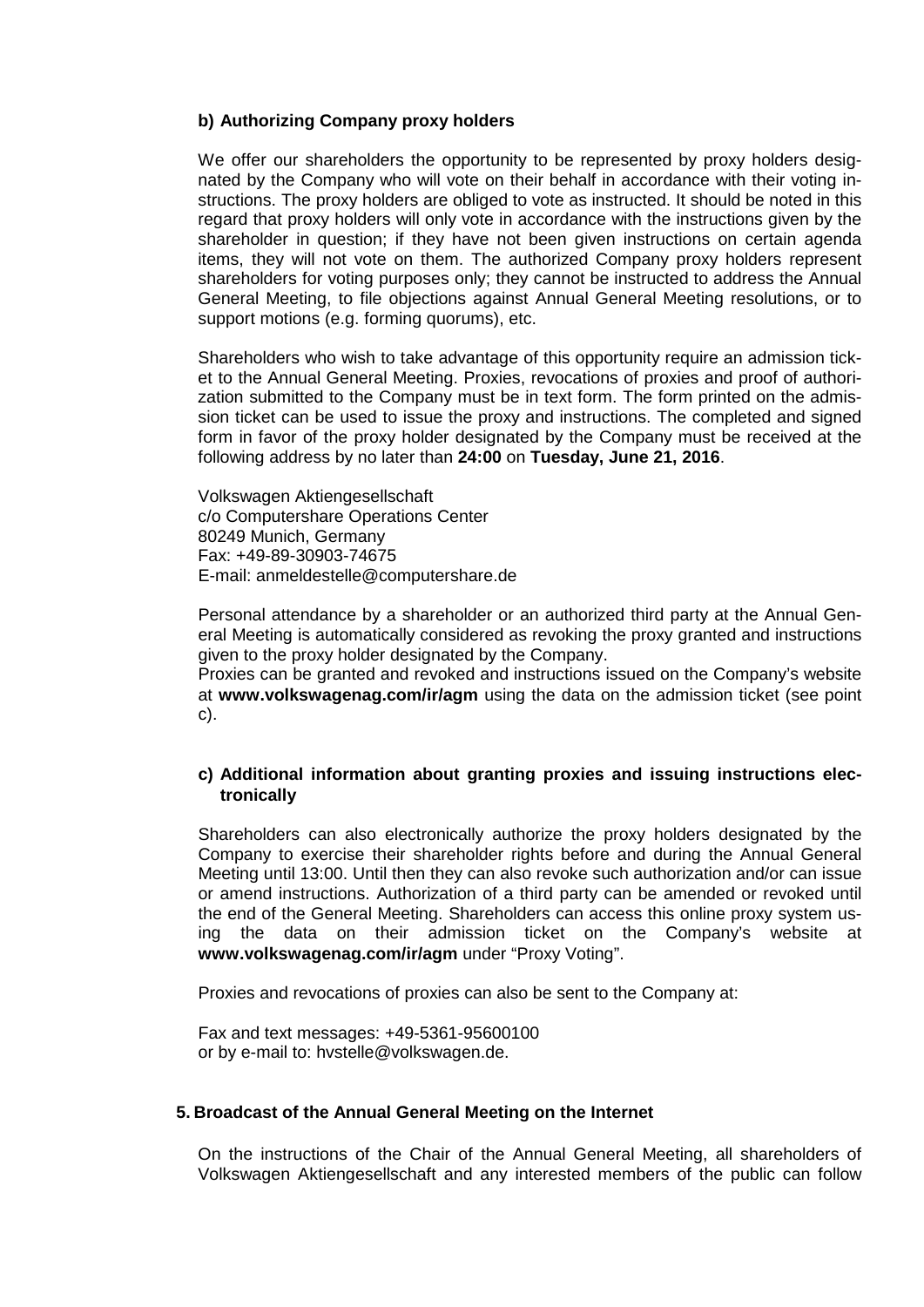the introductory statement of the Chairman of the Supervisory Board and the speech of the Chairman of the Board of Management live on the Company's website at **[www.volkswagenag.com/ir/agm](http://www.volkswagenag.com/ir/agm)** on **June 22, 2016** starting at 10:00.

- **6. Shareholders' rights in accordance with sections 122(2), 126(1), 127, 131(1) of the Aktiengesetz (AktG – German Stock Corporation Act)**
	- **a) Motions for additions to the agenda in accordance with section 122(2) of the AktG**

Shareholders whose shareholdings when taken together amount to one-twentieth of the share capital or a proportionate interest of €500,000 (corresponding to 195,313 shares) may, in accordance with section 122(2) in conjunction with section 122(1) of the Aktiengesetz (AktG – German Stock Corporation Act), require items to be added to the agenda and published. Each new item must be accompanied by the reasons for it or by a proposed resolution. The notice requiring the new item to be added must be received by the Company, together with proof, issued by the shareholder`s custodian bank, that the shareholders hold the minimum number of shares, by **May 22, 2016**, **24:00** exclusively to the following address:

Volkswagen Aktiengesellschaft HV-Stelle Brieffach 1848 38436 Wolfsburg, Germany Fax: +49-5361-95600100 or by e-mail to: [hvstelle@volkswagen.de](mailto:hvstelle@volkswagen.de)

Motions for additions to the agenda will be published without delay in the Bundesanzeiger (Federal Gazette) and on the Company's website at **[www.volkswagenag.com/ir/agm](http://www.volkswagenag.com/ir/agm)**.

## **b) Motions and proposals for election by shareholders in accordance with sections 126(1) and 127 of the AktG**

Countermotions to proposals by the Board of Management and/or the Supervisory Board on specific agenda items, plus the reasons for them, and proposals for election must be submitted, together with evidence that the person filing the countermotion or making the proposal is a shareholder, exclusively to the following address by **24:00** on **June 7, 2016**:

Volkswagen Aktiengesellschaft HV-Stelle Brieffach 1848 38436 Wolfsburg, Germany Fax: +49-5361-95600100 or by e-mail to: [hvstelle@volkswagen.de](mailto:hvstelle@volkswagen.de)

Countermotions and proposals for election must be submitted in German. If they are also to be published in English, they must be accompanied by an English translation.